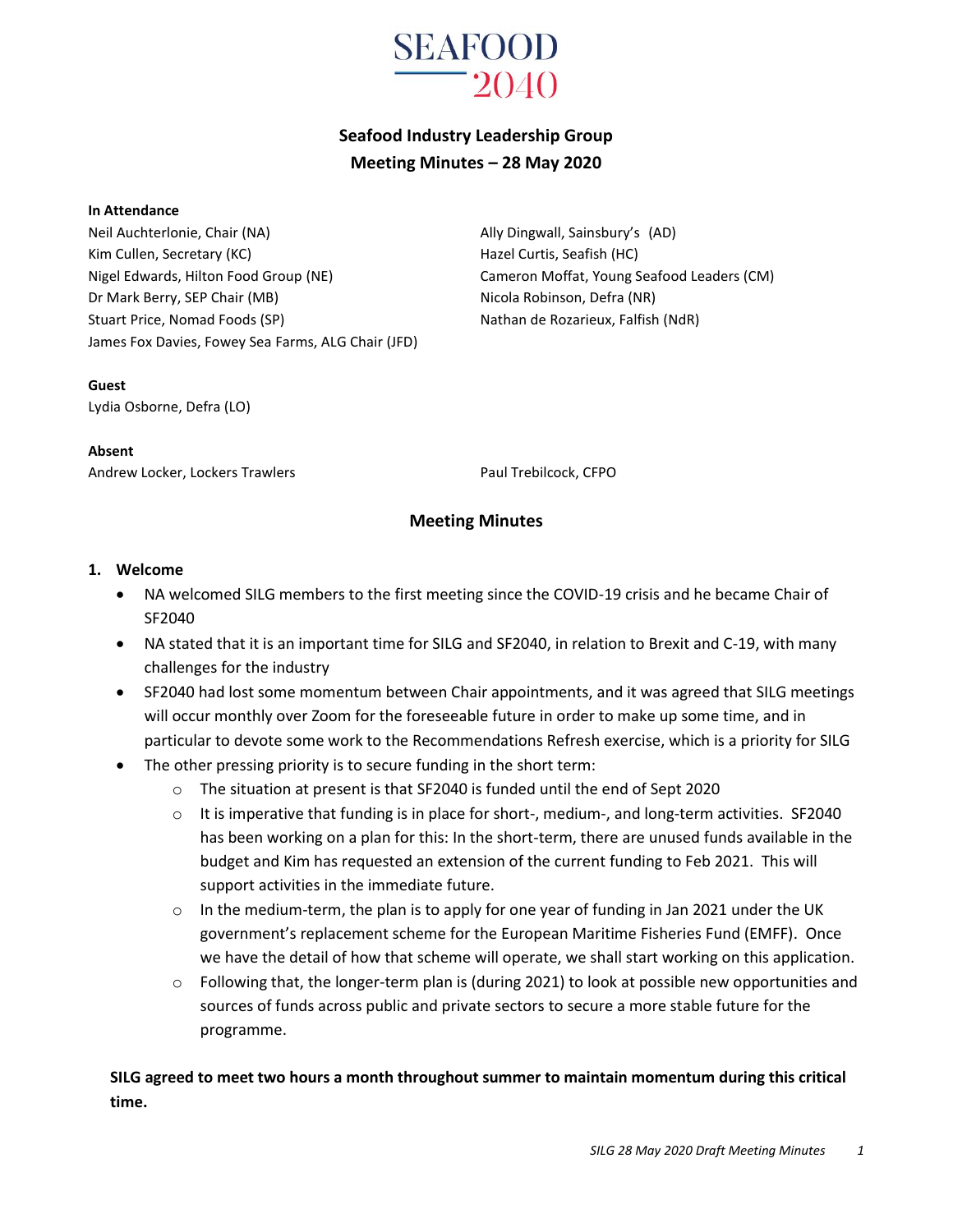

#### Conflicts of Interest

 Before taking forward the items on the agenda, NA invited SILG members to announce any conflicts of interests: No conflicts of interest were raised.

#### **2. 30 Jan Minutes**

SILG accepted the minutes of the previous meeting without amendment

# **For future meetings, the process to approve the minutes will change to permit review and comment by SILG members prior to upload onto the SF2040 webpage:**

- Minutes will be emailed to SILG with the agenda and papers in advance of the following meeting
- SILG will be asked to approve or comment on the minutes at the next meeting
- Upon approval, the minutes will be released on the SF2040 webpage on the Seafish website
- When SILG resumes physical meetings at reduced frequency, minutes will be approved via email

#### **3. Update from Aquaculture Leadership Group (ALG) Chair**

JFD provided the update

#### Highlights

12 February ALG meeting

- *'Size of the Aquaculture Prize'* report
	- $\circ$  Project began Dec 2019. Aim of study is to highlight the growth potential for bivalve aquaculture in the UK. To achieve this, the study will consider relevant literature and engage with key stakeholders
- Defra aquaculture update
	- o Regulatory framework
		- Initial focus on the regulation of marine shellfish aquaculture for new and expanding businesses through a phased approach
			- Phase 1: clarify the existing complex process
			- Phase 2: identify opportunities to streamline the existing process and better align regulators
			- Initial output: a multi-year roadmap for regulatory improvement
	- o Pacific oyster policy
		- **EXTE:** Looked at legislation, regulation, policy and evidence relating to Pacific oysters thus aligning Defra aquaculture policy with UK's approach to non-native species
		- Now working to clarify new Pacific Oyster aquaculture in areas where the species is already present in the wild. Policy to be delivered summer 2020
- Cefas/Dorset & East Devon Aquaculture Mapping Project
	- o Purpose of project:
		- Identify and map areas best-suited to specific types of sustainable aquaculture, within the boundaries of the Dorset and East Devon area
		- **Produce an in-depth analysis which should benefit aquaculture interests in the** FLAG area and act as an exemplar approach for others to adopt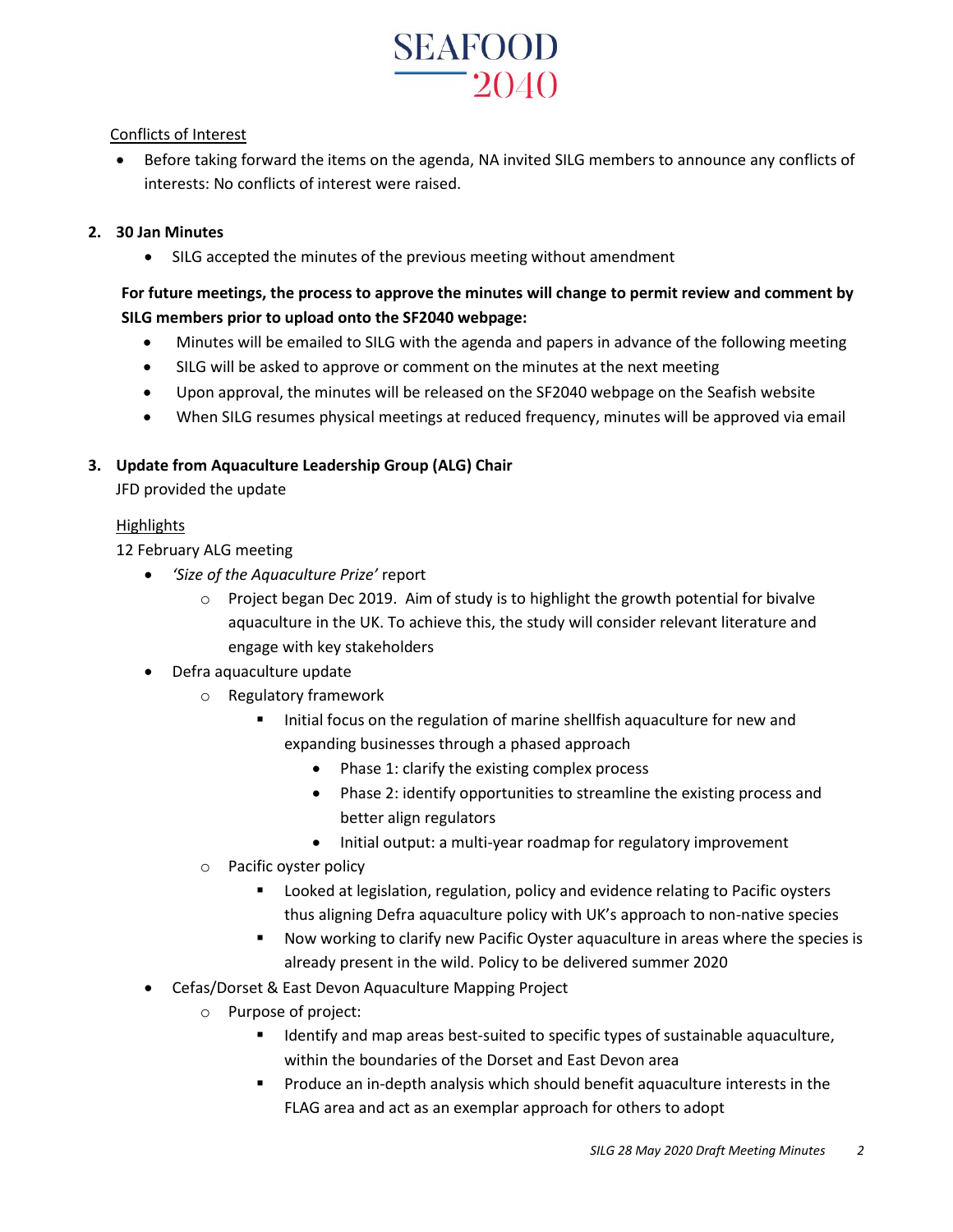# **SEAFOOD**  $-2040$

- $\circ$  Project could lead to a national strategic aquaculture map for England and be carried forward across the country. MMO, Cefas, and ALG keen to continue the conversation
- English Aquaculture Strategy (EAS)
	- $\circ$  MMO-EMFF approved a budget of £24,950 to pay for the development of EAS
	- o An Invitation to Tender was released in March. Poseidon was awarded the contract
	- o The highly consultative process includes Defra, regulators, Seafish and industry
	- o Work has commenced and the Strategy will be presented at the September SILG meeting
	- o ALG's priorities for the EAS scope:

| Priority | <b>EAS Scope</b>                                                                                                               |
|----------|--------------------------------------------------------------------------------------------------------------------------------|
|          | Barriers to growth (water quality, regulatory framework, poor consumer demand, etc)                                            |
|          | Food security - moving aquaculture from an export to a domestic market (this ties in to needing a stronger<br>consumer demand) |
| 3        | Technology/innovation – new species and techniques                                                                             |
| 4        | Promotion of aquaculture                                                                                                       |
|          | Jobs/skills/social aspect of aquaculture - the knock-on social and economic benefits of aquaculture                            |

## General Comments

- SILG members asked:
	- o Will the strategy include warm water prawns?
		- Response: Yes
	- o Will there be an inclusion of potential designated aquaculture zones?
		- **Response: Yes**
- Important to ensure the message that aquaculture is food is not lost in EAS

## **4. Update from the Seafish Expert Panel (SEP) Chair**

MB provided the SEP Update, providing a review of the SEP objectives and recent activities.

## **Highlights**

December 2019 SEP meeting

- Discussion on SEP membership
	- $\circ$  Intention to broaden and diversify team by adding experts in communications and marketing, and inviting members from the Young Seafood Leaders Network
- SEP advised that climate-related advantages of seafood could be more widely communicated
- The Chief Economist of Seafish presented on 'Valuing the UK Seafood Industry'
	- o Objective is to determine the value post-Brexit when competing for off-shore space/funding; uses financial capital plus five other dimensions to get at an overall value

#### General Comments

- SILG members were interested in seeing the presentation 'Valuing the UK Seafood Industry'
- The Lancet team have conducted further work on seafood because their Lancet/EAT report didn't elaborate on seafood. Nigel emailed the link to the report, which was published January 2019
	- o https://eatforum.org/content/uploads/2019/11/Seafood Scoping Report EAT-Lancet.pdf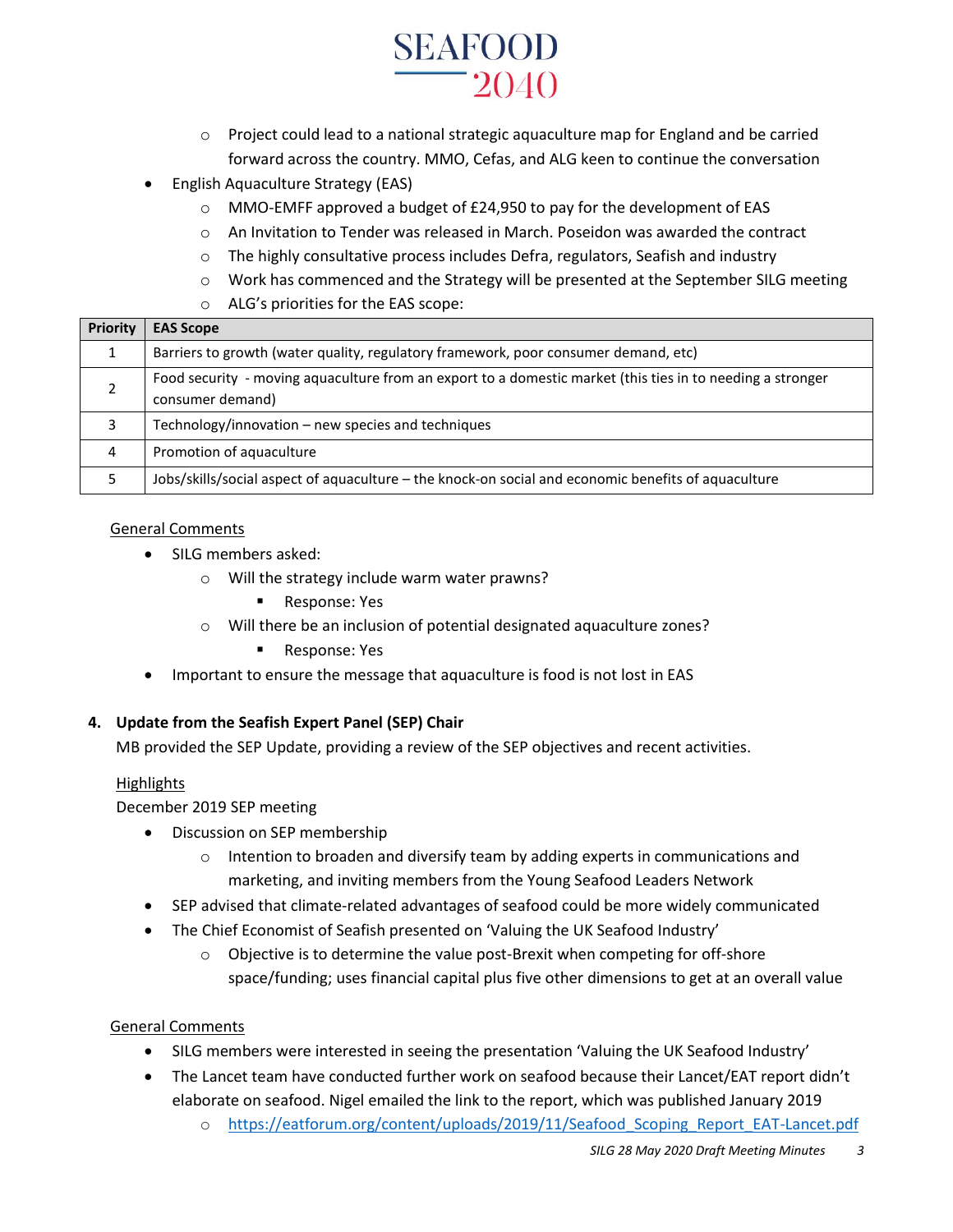

#### **Action Points**

 Kim will speak further with the Seafish Chief Economist to access the presentation as well as discuss a future discussion at a SILG meeting

#### **5. Update from Defra**

NR provided the Defra update.

#### **Highlights**

- At some point SILG should meet the new Fisheries Minister, Victoria Prentis, MP
- Fisheries Bill is currently in the House of Lords
- EU/UK negotiations
	- o Fisheries negotiations going on remotely; it is challenging
	- o The EU wants to maintain the status quo but that of course was not the point of Brexit
- COVID-19
	- $\circ$  Defra has been working on a financial scheme for the aquaculture sector and this has generated a great deal of data and improved understanding about the sector
	- o Reaction to the scheme has been fairly positive
- Two reports coming out
	- o Future of Inshore Fisheries
	- o Richard Benyon's independent review of the Highly Protected Marine Areas

#### Action Points

KC to email reports to SILG when available

#### **6. Update from Seafish**

HC provided the Seafish update.

#### **Highlights**

- Seafish has been offering practical support and advice during the COVID-19 crisis, e.g.:
	- o Guidance on direct sales
	- o Development, register, and distribution of a Key Worker Certificate
- Seafish has partnered with Defra to run a consumer awareness campaign for domestic species
- There has been an expected drop in levy as a result of COVID-19 which is how Seafish is funded
- The export market is slowly re-opening in some areas but overall it is a substantially difficult situation

#### General Comments

- SILG agreed that the public bodies response to support England and the wider UK's seafood industry has been impressive
- SILG asked with the reduction in collection of levy how is that going to impact on Seafish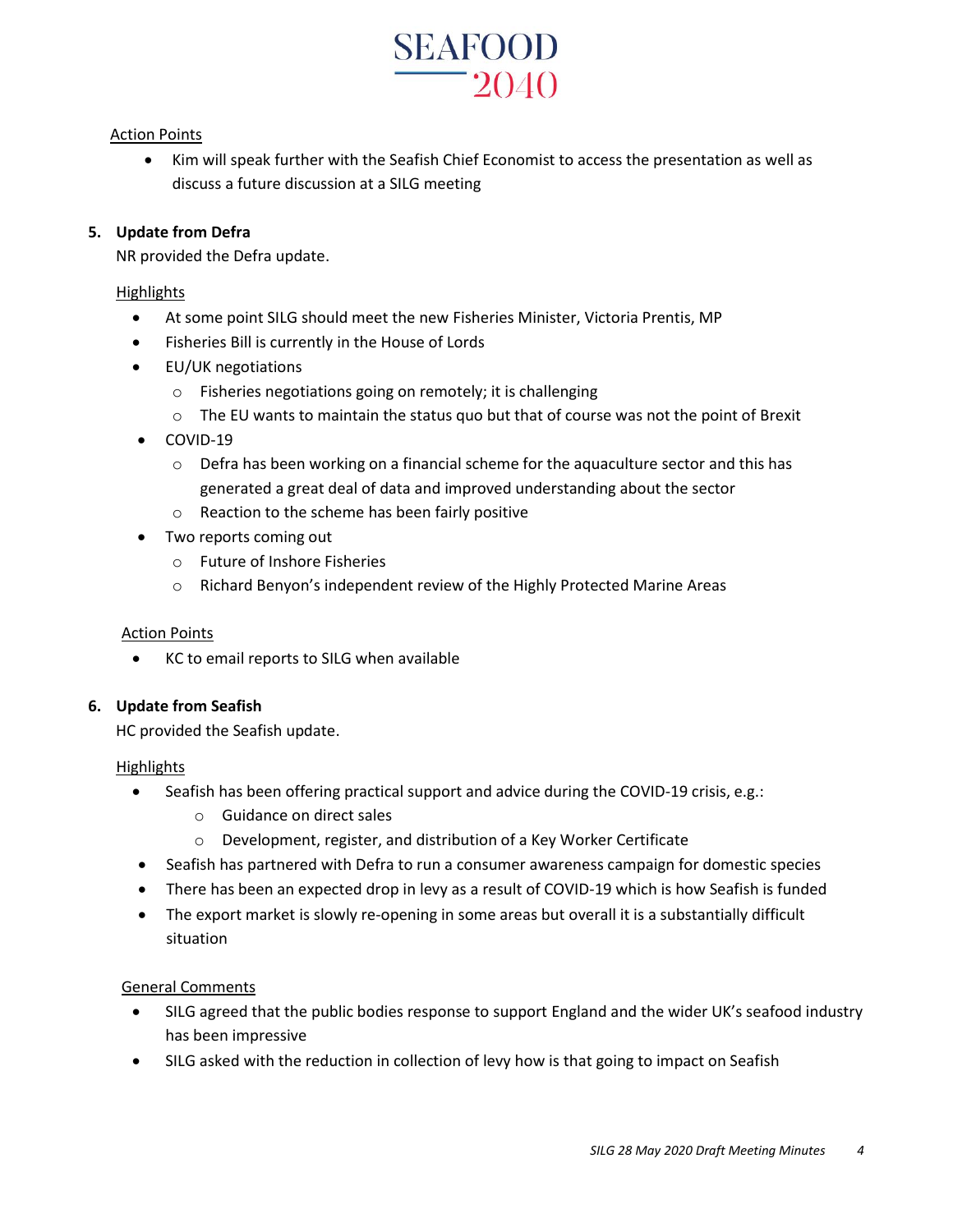

 $\circ$  Response: As a public body Seafish must have a certain amount of money in the bank and as a result the NPDB has the reserves. There is no imminent risk however the organisation will have to prioritise work. The Executive and Board are actively reviewing the situation.

#### **7. 10 minute break**

**8. Update from SF2040 Secretariat** 

KC provided the update

#### **Highlights**

- Research and strategy projects
	- o Rec 6: *The estimated socioeconomic impacts of increased seafood consumption on population health and government budgets*
		- The research is complete and the outputs final report were submitted
		- The benefits may not arise immediately and are only expected to accrue in the near future. This study assumes a 10-year timeframe for the benefits to arise
		- The economic benefits from the number of preventable cases as a result of increasing seafood consumption to 2 portions a week across England is estimated to exceed £24m/week or £1.3 bn per year under the most conservative approach
	- o Rec 16: *The identification of the challenges facing England's seafood industry in skills, training, recruitment and retention*
		- 288 fishers, aquaculture farmers, fishmongers, processors and fish fryers participated in online and telephone surveys and 30 in-depth interviews were conducted
		- **The final report outlining challenges pre Covid-19 and as a result of Covid-19, as** well solutions, and an analysis of comparable European countries due June 2020
- Refresh process of the SF2040 recommendations
	- $\circ$  The refresh process was postponed in March as per an agreement with Seafish and Defra due to Covid-19's immediate impact. The process has been revised with new dates
	- o Anne Freeman, Defra, indicated that SF2040 is a vehicle to pull things together and can play a critical role in supporting the recovery of England's seafood industry from Covid-19
- Future funding for SF2040 programme
	- o A Notification of Change was submitted to MMO-EMFF to extend the programme from September 2020 to February 2021 and to move unspent funds in the Meetings/Travel Costs to the Project Manager and Chair Costs to cover those salaries during the extension
	- o In the long-term there will be an application for the EMFF replacement scheme which is scheduled to be open 1 January 2021
	- $\circ$  Opportunity for industry investment is another angle the Secretariat is considering

#### Action points

KC to invite SILG to final presentation of Rec 16 results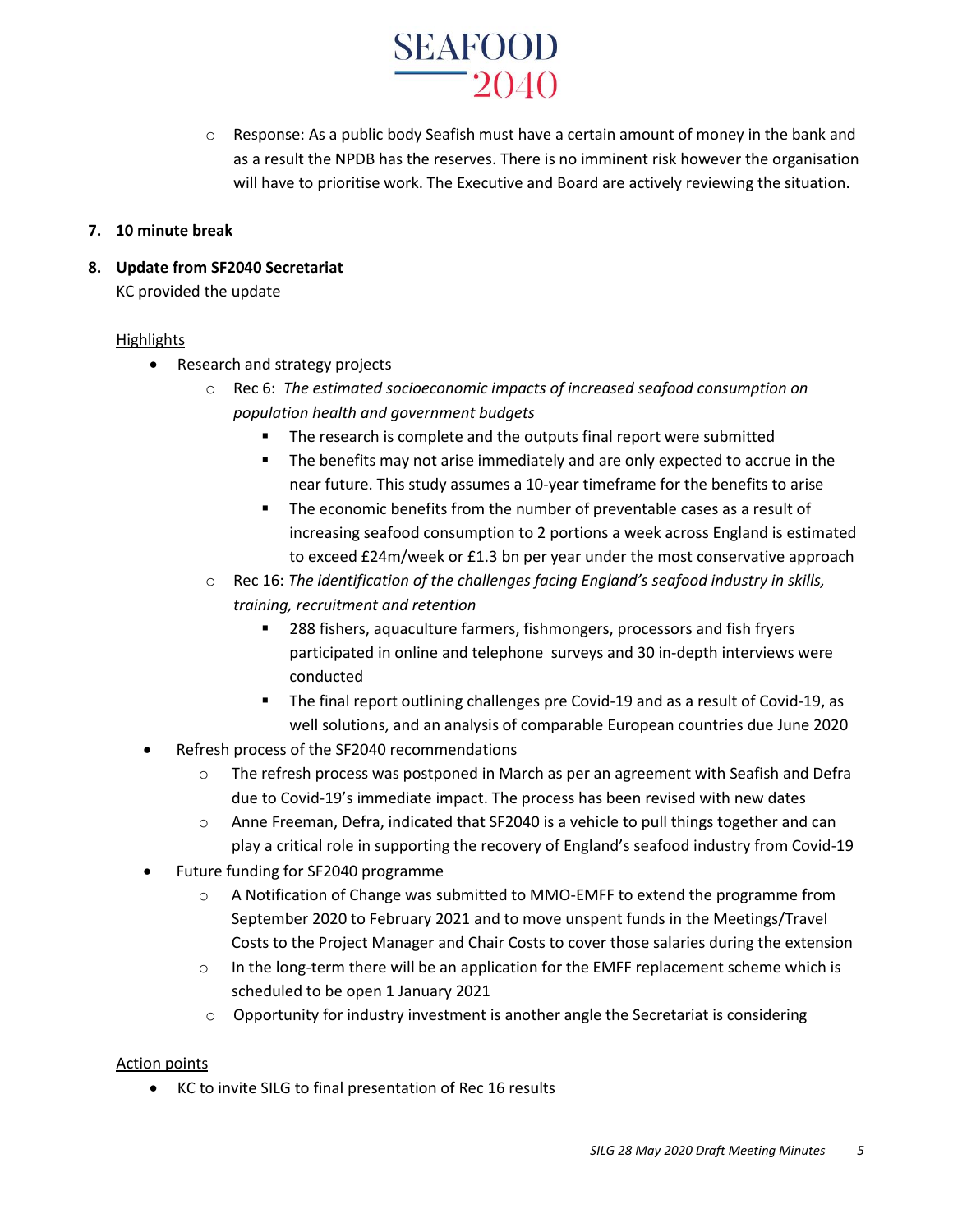# **SEAFOOD**  $-2040$

**9. Rec 6: The socioeconomic impacts of increased seafood consumption on Govt budgets and pop health** Representatives of the contractor, Risk & Policy Analysts, provided a presentation on the project and its findings.

## **Assumptions**

- Increased seafood consumption means reduced meat consumption (seafood is substitution)
	- $\circ$  People will reduce their meat and replace with fish can't be 100% sure of effect though
	- $\circ$  Food is complicated to research many variables; must be clear with the assumptions when discussing the research

#### Literature Review

- University of East Anglia conducted the lit review and developed search criteria
	- o English language only reports from 2008-2019
	- o Studies looking at different diets such as replacing meat with seafood
	- o Looking specifically at health outcomes (e.g. cancer and Type 2 diabetes)
	- $\circ$  Most of the data came from studies that divided people into cohorts such as regular meateater, low meat-eaters, vegetarian and pescatarian
		- Studies provided breakdown of quantities of consumption
	- $\circ$  Unable to get the raw data in the studies used information from Methodology sections
	- o There was a lower risk of developing cancer in pescatarians than vegetarians

#### Research Question

- There was a specific research question: what happens when you increase fish consumption; the quantification of increase seafood consumption, i.e. from near one portion per week, to two portions a week
- There was some discussion around the research question and the level of evidence attached to cardio-vascular disease (CVD), and it was proposed that the strength of association of an increased consumption from one portion to two, may have reduced the data returns related to CVD specifically
- RPA was driven by availability of data. They could only monetise health outcomes (e.g. lung and ovarian cancers, and Type 2 diabetes) that had data – other cancers could not be specifically quantified in terms of economic benefits because there wasn't enough data. However it is feasible to state that increased seafood consumption in general will reduce overall cancer rates

#### General Comments

- The findings are important and useful in providing some figures for societal benefits attached to increased seafood consumption
- It isn't the whole story, though, and cardiovascular health, linked to omega-3 consumption, is absent from this report. SF0240 and SILG need to be clear with the messages as, although the monetary benefits are significant, as they are portrayed in the work they are not the full story of the health improvements